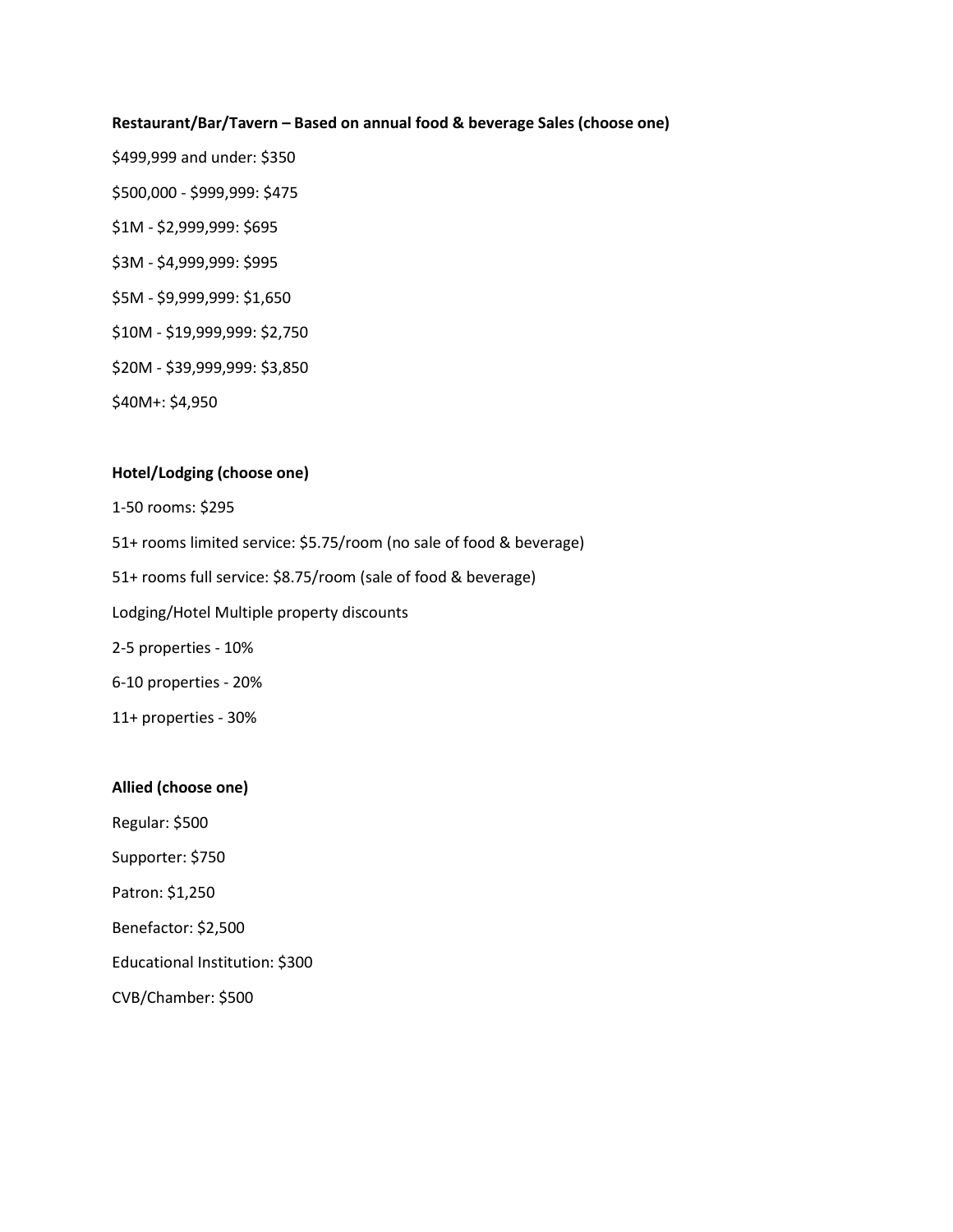# Benefits of Allied Membership

Investing in your business with an NCRLA Allied Membership gives you exclusive access to a variety of resources.

Take advantage of targeted marketing opportunities within the hospitality industry, discounted products and services, networking events with industry leaders, and more. We offer four levels of membership to help you achieve your goals.

# **Basic Level**

# **Membership rate: \$500**

- NCRLA restaurant and lodging membership database
- Weekly lead reports on restaurant openings and

#### expansions

- Opportunity to sponsor events and chapter meetings
- Subscription to At Your Service magazine, In the Mix

and View from Jones Street e-newsletters, and

# additional briefs

- Discounts on advertising with NCRLA
- Use of the NCRLA logo for your marketing
- Access to healthcare insurance, credit card
- processing, and payroll processing
- Networking opportunities at the Chef Showdown,

Stars of the Industry Awards Gala, golf

tournaments, and more

• Statewide advocacy on critical issues, including

taxes, labor regulations, food safety, sanitation,

and alcohol beverage service

#### **Supporter Level**

# **Membership rate: \$750**

All the advantages of Basic level, PLUS:

• Ad in two issues of In the Mix e-newsletter • One headline sponsorship in our In the Mix e-newsletter